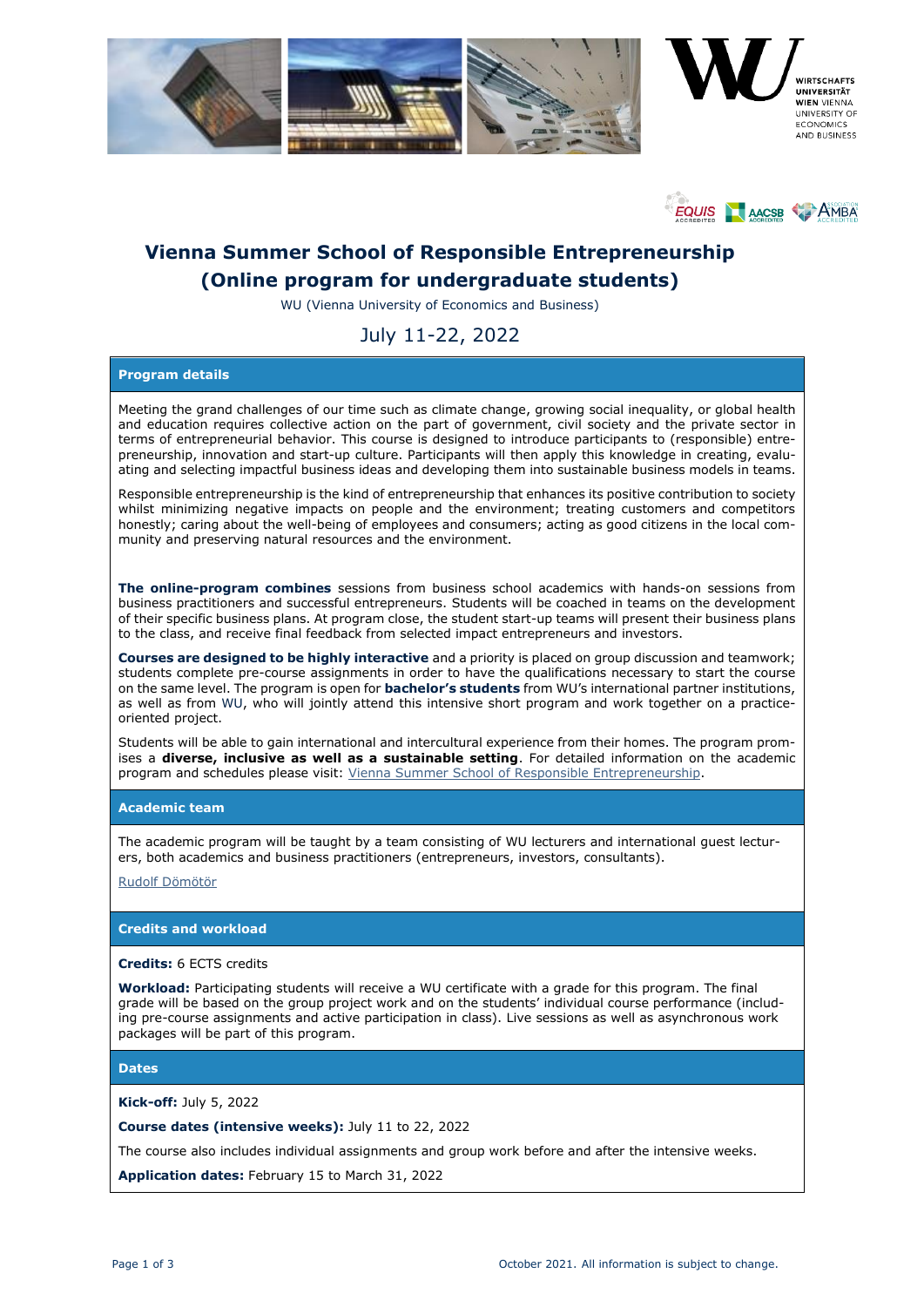**All students also have to fill in an online application form** for WU and upload all necessary supporting documents. All applicants who submit their complete application on time will be informed about the outcome of their applications via email by **April 30, 2022.**

#### **Application requirements**

Application requirements for the undergraduate program are **current enrollment in an undergraduate study program in business administration or related fields**. By the time of participation in the program, students must have completed **a minimum of one year of undergraduate education** with a specific focus on business administration and related areas.

Applicants interested in participating in the program need an **excellent command of the English language.** The English language requirements can be found at **[Language Requirements.](https://www.wu.ac.at/fileadmin/wu/s/io/downloadcenter-en/ISU_WU_downloads/English_Language_Requirements_ISU_WU.pdf)**

**Nomination and fee schemes**

#### **As a WU partner university you have two options when nominating your students:**

#### **1) Partner university/nominating for exchange slots:**

Students who are enrolled in a degree program of a WU partner university and nominated as part of the general bilateral exchange agreement are exempt from tuition fees and pay the program fee only. Please fill in the [nomination form](https://www.wu.ac.at/fileadmin/wu/s/io/downloadcenter-en/ISU_WU_downloads/Nomination_Form_ISU_WU___VSSoRE_2022_Template.xlsx) and send your **nomination for exchange students by March 15, 2022** directly to [christina.kampe@wu.ac.at.](mailto:christina.kampe@wu.ac.at)

Quota: 4 Vienna Summer School of Responsible Entrepreneurship students count as 1 semester student.

#### **2) Partner university/no nomination for exchange slots:**

Students who are enrolled in a degree program of a WU partner university who are not nominated as part of the bilateral exchange agreement with WU qualify for a reduced tuition fee, which is to be paid together with the general program fee. Students can apply directly online during the application period; a nomination is not needed.

#### **Participation fees 2022:**

| Fee for exchange students $-$ applies to students who are officially<br>nominated by a WU partner university as part of the general bilateral<br>exchange agreement.                                                                                                                                     | € 150   |
|----------------------------------------------------------------------------------------------------------------------------------------------------------------------------------------------------------------------------------------------------------------------------------------------------------|---------|
| Fee for non-exchange students from WU partner univer-<br>$sities -$ applies to students who study at a WU partner university but<br>are not officially nominated by the partner school as part of the general<br>bilateral exchange agreement. These students receive a reduction on the<br>tuition fee. | € 600   |
| <b>International freemover students</b>                                                                                                                                                                                                                                                                  | € 1,050 |
| WU scholarship for students from GBSN member schools<br>- for students studying at GBSN member schools in developing coun-                                                                                                                                                                               | € -     |

*\* Students studying at GBSN member schools in developing countries are invited to apply for a WU Scholarship for the VSSoRE. In 2022, WU has opened 2 scholarship positions. The scholarship covers tuition, and all included services listed below. For details please consult our website:* <https://short.wu.ac.at/vssore>

#### **The following services are offered** to all VSSoRE students:

- Program with an international perspective incl. course materials
- Expert talks, guest speakers
- Grade certificate
- Opportunities for intercultural exchange throughout the program
- Support by the WU International Office team

#### **Website and contact**